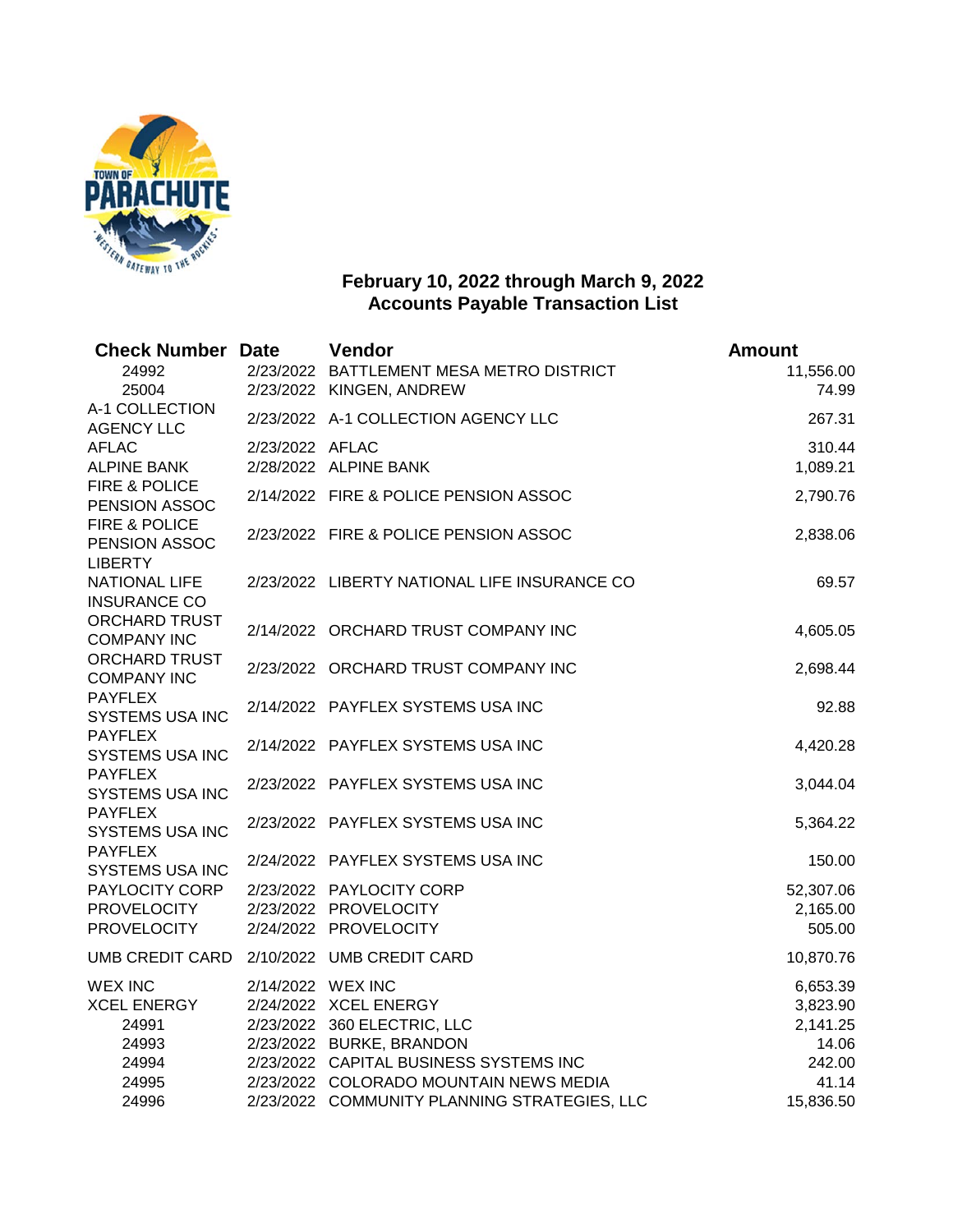

## **February 10, 2022 through March 9, 2022 Accounts Payable Transaction List**

| <b>Check Number Date</b> |               | Vendor                                            | <b>Amount</b> |
|--------------------------|---------------|---------------------------------------------------|---------------|
| 24997                    |               | 2/23/2022 FBI-LEEDA                               | 50.00         |
| 24998                    |               | 2/23/2022 FERRELLGAS, LP                          | 4,721.43      |
| 24999                    |               | 2/23/2022 FILTER TECH SYSTEMS INC                 | 275.66        |
| 25000                    |               | 2/23/2022 GRUB N SCRUB                            | 189.59        |
| 25001                    |               | 2/23/2022 HARLEY WALKER                           | 47.74         |
| 25002                    |               | 2/23/2022 INTERMOUNTAIN TOXICOLOGY OF COLORADO    | 21.00         |
| 25003                    |               | 2/23/2022 KARP, NEU, HANLON PC                    | 3,862.50      |
| 25005                    |               | 2/23/2022 PARACHUTE SERVICE                       | 1,624.65      |
| 25006                    |               | 2/23/2022 PRO FORCE LAW ENFORCEMENT               | 1,518.00      |
| 25007                    |               | 2/23/2022 TYLER TECHNOLOGIES                      | 2,794.52      |
| 25008                    |               | 2/23/2022 VALLEY LUMBER                           | 47.09         |
| 25009                    |               | 2/23/2022 VELASCO ENTERPRISES LIMITED             | 105.00        |
| 25010                    |               | 2/23/2022 XCEL ENERGY                             | 365.61        |
| 25011                    |               | 2/23/2022 MICRO PLASTICS                          | 27.43         |
| 25012                    |               | 2/23/2022 SHUMS CODA ASSOCIATES                   | 2,279.99      |
| 25013                    |               | 2/28/2022 EMERGENT                                | 41,310.62     |
| 25014                    |               | 3/2/2022 RED 11 MUSIC NASHVILLE                   | 2,500.00      |
| 25015                    |               | 3/8/2022 A STAGE FOR YOU                          | 2,600.00      |
| 25016                    |               | 3/8/2022 ALIGN MULTIMEDIA LLC                     | 2,500.00      |
| 25017                    |               | 3/8/2022 AMERICAN JANITOR                         | 1,095.00      |
| 25018                    | 3/8/2022 CEBT |                                                   | 35,335.60     |
| 25019                    |               | 3/8/2022 COLORADO RIVER VALLEY CHAMBER OF COMMER( | 3,000.00      |
| 25020                    |               | 3/8/2022 DEPENDABLE WASTE SERVICES                | 5,771.00      |
| 25021                    |               | 3/8/2022 DISA INC                                 | 73.00         |
| 25022                    | 3/8/2022      | DOWNTOWN REDEVELOPMENT SERVICES LLC               | 6,200.00      |
| 25023                    | 3/8/2022      | <b>FASTENAL</b>                                   | 26.84         |
| 25024                    |               | 3/8/2022 FERGUSON WATERWORKS #1116                | 2,522.10      |
| 25025                    | 3/8/2022      | <b>FIKES WEST SERVICES</b>                        | 74.00         |
| 25026                    | 3/8/2022      | <b>GARFIELD RE-2 SCHOOL DISTRICT</b>              | 200.00        |
| 25027                    | 3/8/2022      | <b>INTERSTATE BILLING SERVICES</b>                | 1,077.00      |
| 25028                    | 3/8/2022      | JOURNEY HOME ANIMAL CARE CENTER                   | 2,500.00      |
| 25029                    | 3/8/2022      | KIWANIS CLUB OF GRAND VALLEY                      | 125.00        |
| 25030                    | 3/8/2022      | MONUMENT WASTE SERVICES                           | 225.00        |
| 25031                    | 3/8/2022      | PARACHUTE AUTO PARTS & SUPPLY                     | 11,098.00     |
| 25032                    | 3/8/2022      | <b>RIFLE LOCK &amp; SAFE</b>                      | 29.19         |
| 25033                    | 3/8/2022      | <b>STEVEN A NOFZIGER</b>                          | 200.00        |
| 25034                    |               | 3/8/2022 SUNCENTRAL                               | 1,281.68      |
| 25035                    |               | 3/8/2022 SWANK MOTION PICTURES, INC               | 465.00        |
| 25036                    |               | 3/8/2022 TEN POINTS SALES AND MARKETING LLC       | 9,965.00      |